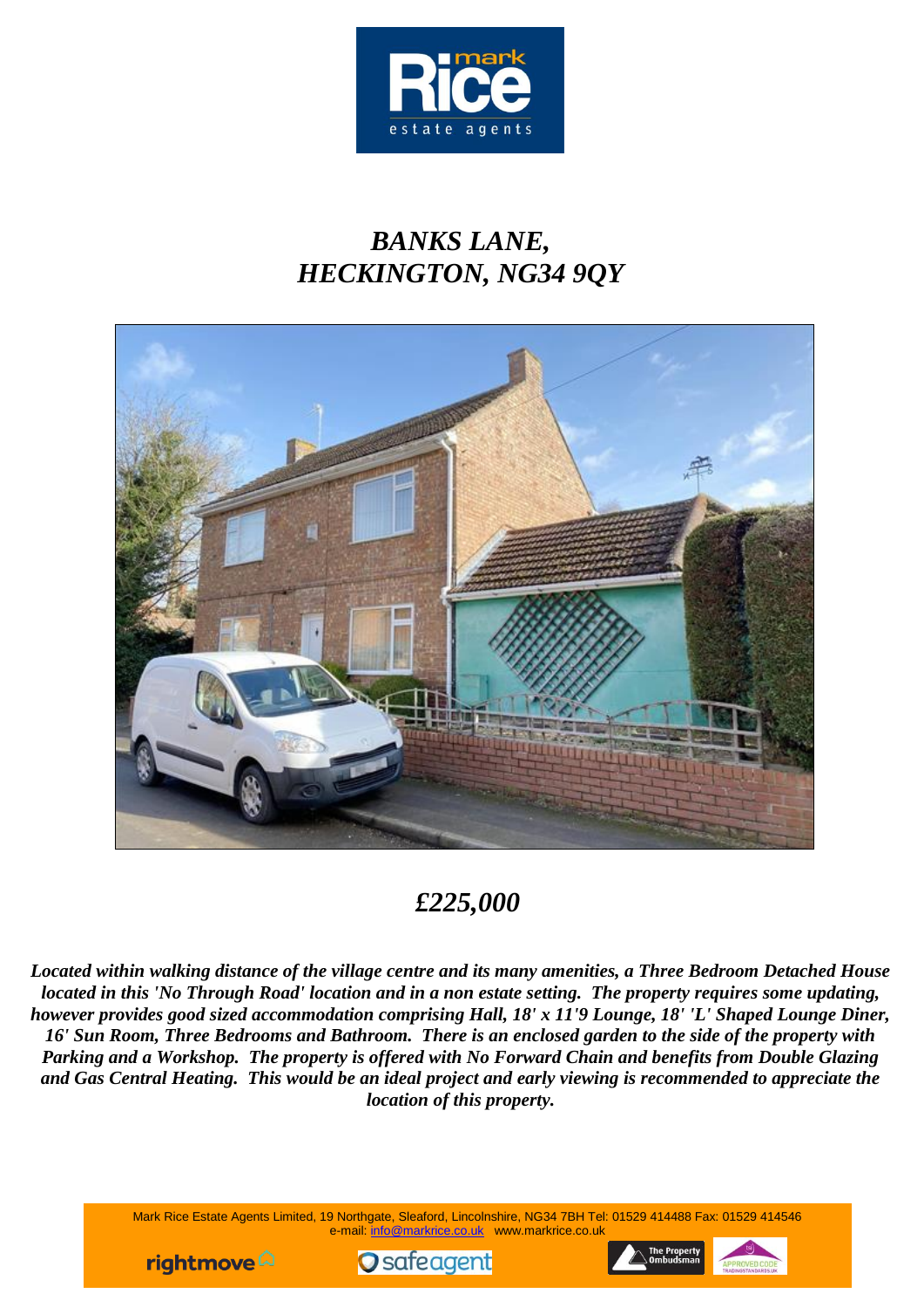#### *Location:*

*Heckington is a popular village located off the A17, Sleaford to Boston road and has amenities to cater for most day to day needs including school, Doctor's surgery, chemist, Post Office, shops and banking facilities and good rail connections to Sleaford, Boston, Nottingham, Grantham and Lincoln.*

#### *Directions:*

*Travelling from Sleaford on the A17 towards Boston, turn left towards the village of Heckington. Once in the village upon reaching The Green, turn right into Banks Lane and the property is located on the left hand side as indicated by our 'For Sale' board.*

*\_\_\_\_\_\_\_\_\_\_\_\_\_\_\_\_\_\_\_\_\_\_\_\_\_\_\_\_\_\_*

*Entrance door provides access to the Hall having radiator.*

#### *Dining Kitchen: 5.56m (18'3") x 4.93m (16'2") narrowing to 3.12m (10'3")*

*Being 'L' shaped and having wall and base units, worktop, electric hob, cooker hood, built-in oven, dishwasher, washing machine, larder unit, double glazed door, tiled splashbacks, inset sink with monobloc tap and radiator.*

## *Sun Room: 4.88m (16'0") x 2.92m (9'7")*

*Having wall mounted gas fire and door to garden.*

#### *Lounge: 5.49m (18'0") x 3.58m (11'9")*

*Having living flame effect gas fire with surround, four wall light points and double radiator.*

*Stairs from the hall provide access to the First Floor Landing having loft access*

## *Bedroom 1: 3.86m (12'8") x 3.40m (11'2")*

*Having radiator, two built-in double wardrobes with overhead lockers, worktop and coved ceiling.*

## *Bedroom 2: 3.68m (12'1") x 3.25m (10'8")*

*Having radiator, corner robe, two double wardrobes, three x three drawer chest of drawers and walk-in cupboard.*

*Bedroom 3: 2.90m (9'6") x 2.06m (6'9") Having radiator.*

## *Bathroom:*

*Being fully tiled and having vanity hand washbasin, bath with mains fed shower over (not working) , low level w.c, and radiator.*

#### *Rear Garden:*

*There is a shared drive to the side of the property which provides access to the Parking area to the rear of the house with a covered storage area. This also provides access to the Workshop 4.60m (15'1") x 2.59m (8'6") having sliding door and light and power points. A gate provides access to the Garden with gravelled areas, rockery, pond and barbecue area.*



*Dining Kitchen*



 *Further Aspect*



 *Sun Room*



 *Lounge*



 *Bedroom 1*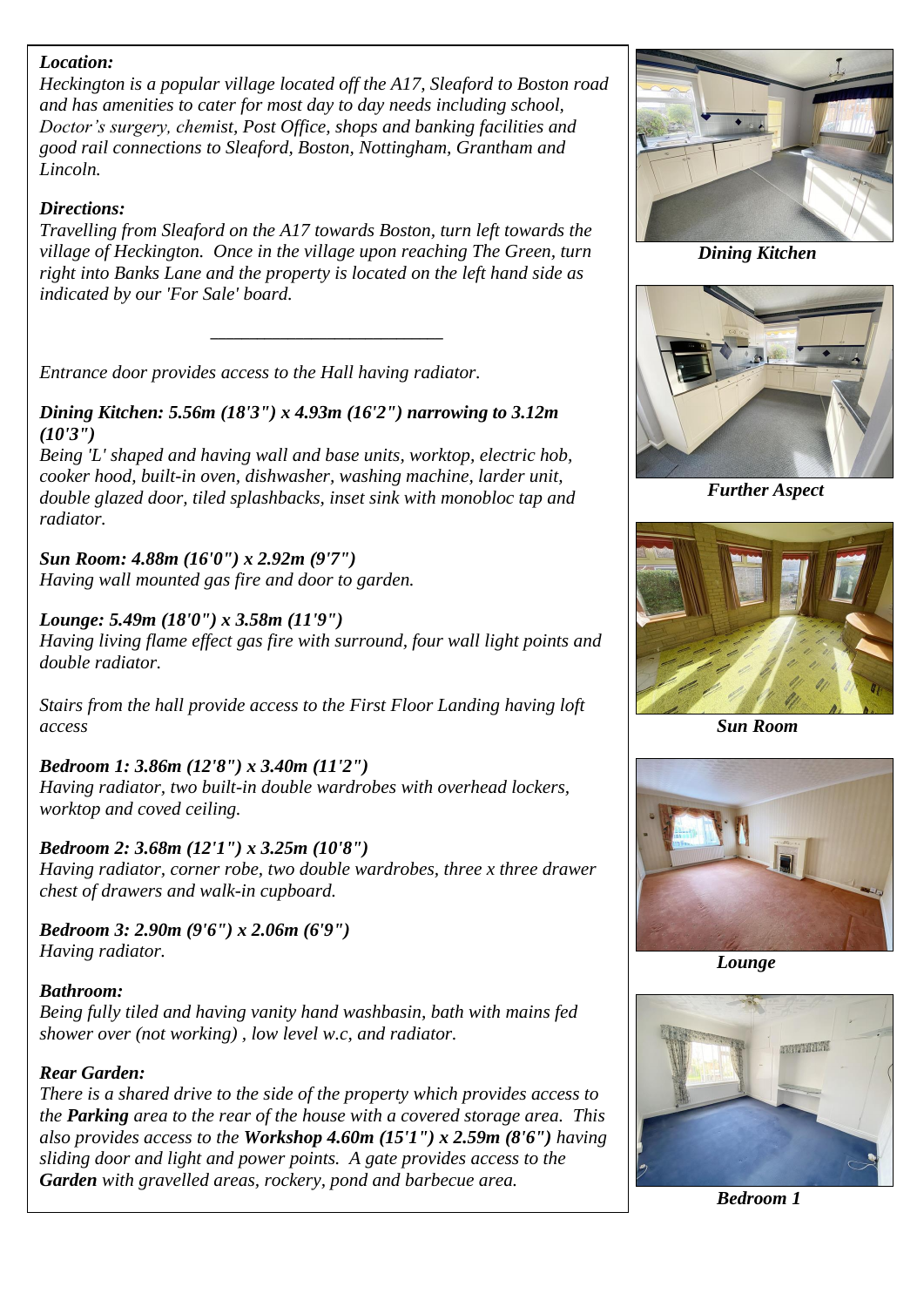



 *Bedroom 2*



 *Bedroom 3*



 *Bathroom*







*Rear Garden* Further Aspect Covered storage and Workshop